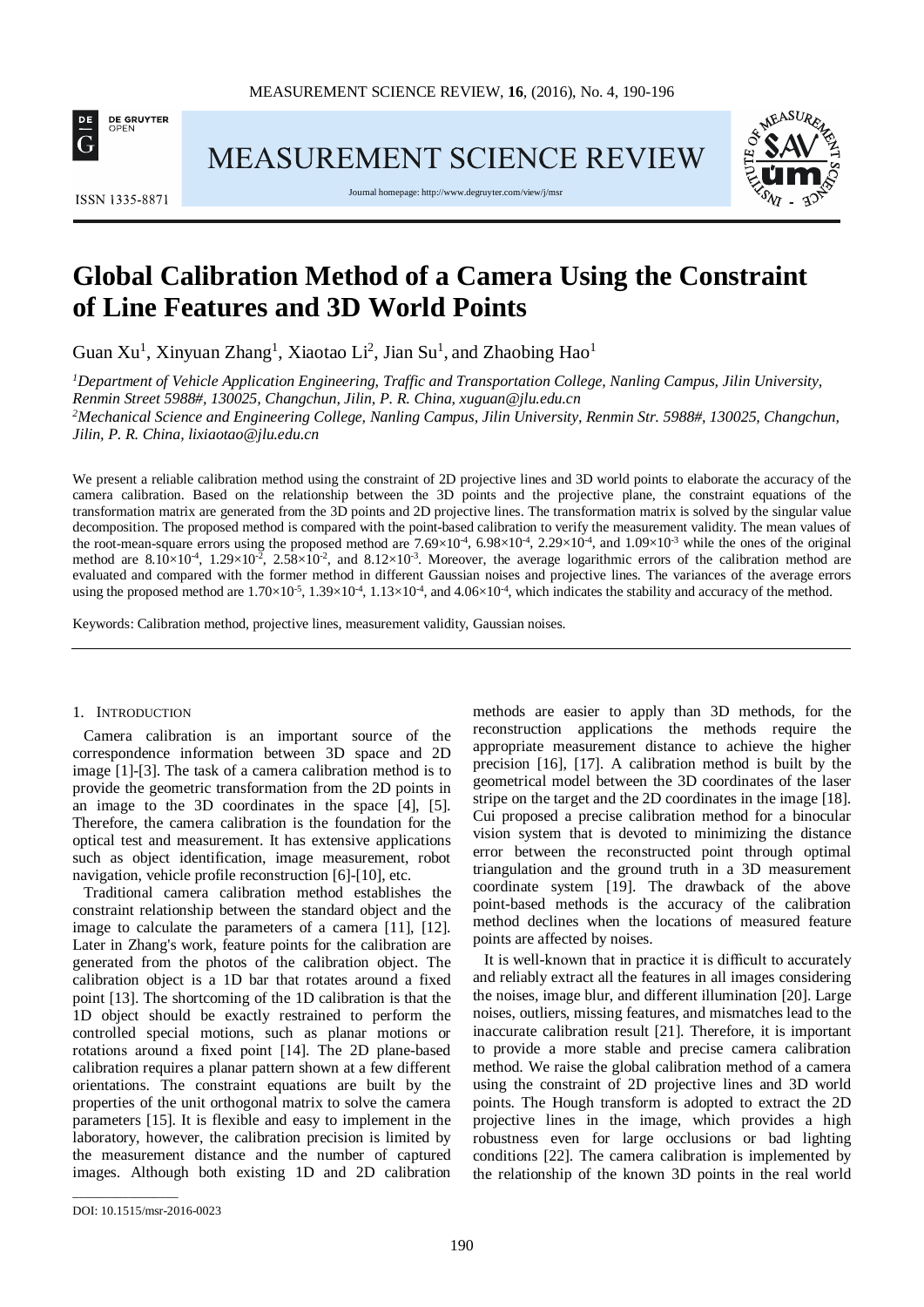and the precise lines' coordinates in the image. In most applied measurements, straight line is the attractive object because it is little affected by noises. Compared with traditional calibration methods with feature points, the line-based camera calibration method has better [noise](http://dict.youdao.com/w/noise/)[-immunity](http://dict.youdao.com/w/immunity/) and higher accuracy. It provides a stable solution of the camera calibration problem in a convenient and accurate way. It is also possible to reduce the effect of image noises on the accuracy of the inferred camera parameters.

A reliable calibration method is explored in this paper, which elaborates the accuracy of the calibration. A projective line in the image is determined by the corresponding 3D points and the projective plane. According to the [geometrical](http://dict.youdao.com/w/geometrical/) [relationship](http://dict.youdao.com/w/relationship/) between 3D points and 2D projective lines, [a group](http://dict.youdao.com/w/multigroup/) of 2D projective lines is typically extracted to obtain the constraints of the transformation matrix **P** of the camera. Meanwhile, the proposed method is compared with the original method of 3D points and 2D projective points to verify the measurement validity and the noise immunity.

### 2. LINE-BASED CALIBRATION METHOD

In the camera model in Fig.1., the world coordinate system *O-XYZ* is attached to the 3D calibration board. *o-xy* is the image coordinate system. *o*-*uvw* is the camera coordinate system. One 3D line  $\mathbf{L}_i$  and two 3D points  $\mathbf{X}_i^{(j)}$  ( $j = 1, 2$ ) on the 3D line  $\mathbf{L}_i$  in the world coordinate system  $O-XYZ$  are projected to the 2D image plane *o-xy*. The generated geometrical elements are the 2D line **l***<sup>i</sup>* and two 2D points  $\mathbf{x}_i^{(j)}$ , respectively. We choose two 3D points on each line because more than two points depend on the two 3D points, which means the points can be expressed by the former two 3D points. The relationship between a 3D point  $\mathbf{X}^{(i)}$  and a 2D point  $\mathbf{x}_i^{(j)}$  from the pinhole camera model is [23], [24]

$$
\mathbf{P} \mathbf{X}_i^{(j)} = \mathbf{x}_i^{(j)} \tag{1}
$$

where  $\mathbf{P}=[p_{m,n}]_{3\times4}$  is the projective matrix of the camera,  $\mathbf{X}_i^{(j)} = [X_i^{(j)}, Y_i^{(j)}, Z_i^{(j)}, 1]^T$  is a  $4\times1$  homogeneous vector of the world coordinate of the 3D point, and  $\mathbf{x}_i^{(j)} = [x_i^{(j)}, y_i^{(j)}, 1]^T$  is a 3×1 homogeneous vector of the image coordinate of the 3D point.

According to the general equation of a 2D line, a 2D point  $\mathbf{x}_i^{(j)}$  on a 2D line  $\mathbf{l}_i$  satisfies

$$
\left(\mathbf{x}_{i}^{(j)}\right)^{\mathrm{T}} \mathbf{l}_{i} = 0 \tag{2}
$$

where  $\mathbf{l}_i^{(j)} = [l_i^{(1)}, l_i^{(2)}, 1]^T$  is a 3×1 homogeneous vector composed by the equation coefficients of the general equation of a 2D line. As the equation coefficients determine the position and direction of a 2D line, the vector **l***<sup>i</sup>* stands for a 2D line.

Substituting  $(1)$  in  $(2)$ , then

$$
\left(\mathbf{X}_{i}^{(j)}\right)^{\mathrm{T}}\mathbf{P}^{\mathrm{T}}\mathbf{l}_{i}=0
$$
 (3)

According to the general equation of a plane, (3) represents a 3D point  $\mathbf{X}^{(i)}$  that is located on a 3D plane  $\pi_i$ . Moreover, the projective plane  $\pi_i$  is  $\mathbf{P}^T\mathbf{l}_i$ , which is determined by the optical center *o* of the camera and the 2D projective line **l***i*.

For a line and two points on it,  $j = 1, 2, (3)$  can alternatively be written as

$$
\mathbf{A}_i \mathbf{p} = \mathbf{0}_{2 \times 1} \tag{4}
$$

where

 $\begin{aligned} = & \begin{bmatrix} l_i^{(0)}X_i^{(0)} & l_i^{(0)}Y_i^{(1)} & l_i^{(0)}Z_i^{(1)} & l_i^{(2)}X_i^{(1)} & l_i^{(2)}Y_i^{(1)} & l_i^{(2)}Z_i^{(1)} & l_i^{(2)}Z_i^{(1)} & l_i^{(2)} & Z_i^{(1)} & Z_i^{(1)} & Z_i^{(1)} & Z_i^{(1)} & Z_i^{(1)} & Z_i^{(1)} & Z_i^{(1)} & Z_i^{(1)} & Z_i^{(1)} & Z_i^{(1)} & Z_i^{(1)} & Z_i^{(1)} & Z_i^{(1)} & Z_i^{(1)} & Z_i^{(1)} & Z_i^{($  $11 \mathbf{v}^{(1)} - 11 \mathbf{v}^{(1)} - 11 \mathbf{v}^{(1)} - 11 \mathbf{v}^{(1)} - 11 \mathbf{v}^{(2)} - 11 \mathbf{v}^{(1)} - 11 \mathbf{v}^{(2)} - 11 \mathbf{v}^{(1)} - 11 \mathbf{v}^{(1)} - 11 \mathbf{v}^{(1)} - 11 \mathbf{v}^{(1)} - 11 \mathbf{v}^{(1)} - 11 \mathbf{v}^{(1)} - 11 \mathbf{v}^{(1)} - 11 \mathbf{v}^{(1)} - 11 \mathbf{v}^{($  $f(1) \mathbf{v}(2) = f(1) \mathbf{v}(2) = f(1) \mathbf{v}(2) = f(1) - f(2) \mathbf{v}(2) = f(2) \mathbf{v}(2) = f(2) \mathbf{v}(2) = f(2) - f(2) = \mathbf{v}(2) = \mathbf{v}(2) = \mathbf{v}(2) = \mathbf{v}(2) = \mathbf{v}(2) = \mathbf{v}(2) = \mathbf{v}(2) = \mathbf{v}(2) = \mathbf{v}(2) = \mathbf{v}(2) = \mathbf{v}(2) = \mathbf{v}(2) = \mathbf{v}(2) = \mathbf{v}(2) = \$  $\mathbf{I}(\mathbf{1}) \cdot \mathbf{I}(\mathbf{1}) = \mathbf{I}(\mathbf{1}) \cdot \mathbf{I}(\mathbf{1}) = \mathbf{I}(\mathbf{1}) \cdot \mathbf{I}(\mathbf{1}) = \mathbf{I}(\mathbf{1}) \cdot \mathbf{I}(\mathbf{1}) = \mathbf{I}(\mathbf{1}) \cdot \mathbf{I}(\mathbf{1}) = \mathbf{I}(\mathbf{1}) \cdot \mathbf{I}(\mathbf{1}) = \mathbf{I}(\mathbf{1}) \cdot \mathbf{I}(\mathbf{1}) = \mathbf{I}(\mathbf{1}) \cdot \mathbf{I}(\mathbf{1}) = \mathbf{$  $i_i$  *i i*<sub>*i*</sub> *i***<sub>***i***</sub>** *i***<sub>***i***</sub> <b>***i***<sub>***i***</sub>** *i***<sub>***i***</sub> <b>***i i*<sub>*i*</sub> *<i>i***<sub>***i***</sub> <b>***z*<sub>*i*</sub> *z*<sub>*i*</sub> *z*<sub>*i*</sub> *z*<sub>*i*</sub> *z*</del> *z*  $\mathbf{A}_i = \begin{bmatrix} l_i^{(1)}X_i^{(1)} & l_i^{(1)}Y_i^{(1)} & l_i^{(1)}Z_i^{(1)} & l_i^{(1)} & l_i^{(2)}X_i^{(1)} & l_i^{(2)}Y_i^{(1)} & l_i^{(2)}Z_i^{(1)} & l_i^{(2)} & I_i^{(2)} & I_i^{(2)} & I_i^{(2)} & I_i^{(2)} & I_i^{(2)} & I_i^{(2)} & I_i^{(2)} & I_i^{(2)} & I_i^{(2)} & I_i^{(2)} & I_i^{(2)} & I_i^{(2)} & I_i^{(2)} & I_i^{(2)} & I_i^{(2)} & I_i^{(2)} & I_i$  $\mathbf{p} = [p_{11} \ p_{12} \ p_{13} \ p_{14} \ p_{21} \ p_{22} \ p_{23} \ p_{24} \ p_{31} \ p_{32} \ p_{33} \ p_{34}]^{\mathrm{T}}$ .



Fig.1. The calibration method adopts 2D projective lines **l***<sup>i</sup>* and 3D points  $\mathbf{X}^{(j)}_i$ .

*n* lines and 2*n* points on them are typically extracted to obtain the transformation matrix **P**. It means  $i = 1, 2, ..., n$ . Linear equations can be obtained from the stacking of (4) [25]

$$
\mathcal{A}\mathbf{p} = \mathbf{0}_{2n \times 1} \tag{5}
$$

where  $\mathcal{A} = [\mathbf{A}_1^T, \mathbf{A}_2^T, ..., \mathbf{A}_n^T]^T$ ,  $\mathcal{A}$  is derived from the vectors of 2D lines **l***<sup>i</sup>* and the world coordinates of the 3D points  $\mathbf{X}^{(j)}$ .

The singular value decomposition of the matrix  $\mathcal A$  is expressed by [26]

$$
\mathcal{A} = S \Lambda D^{T} \tag{6}
$$

where **S** and **D** are orthogonal matrices, and **Λ** is a diagonal matrix with the singular values.

From the orthogonal matrix **D**, we have [26]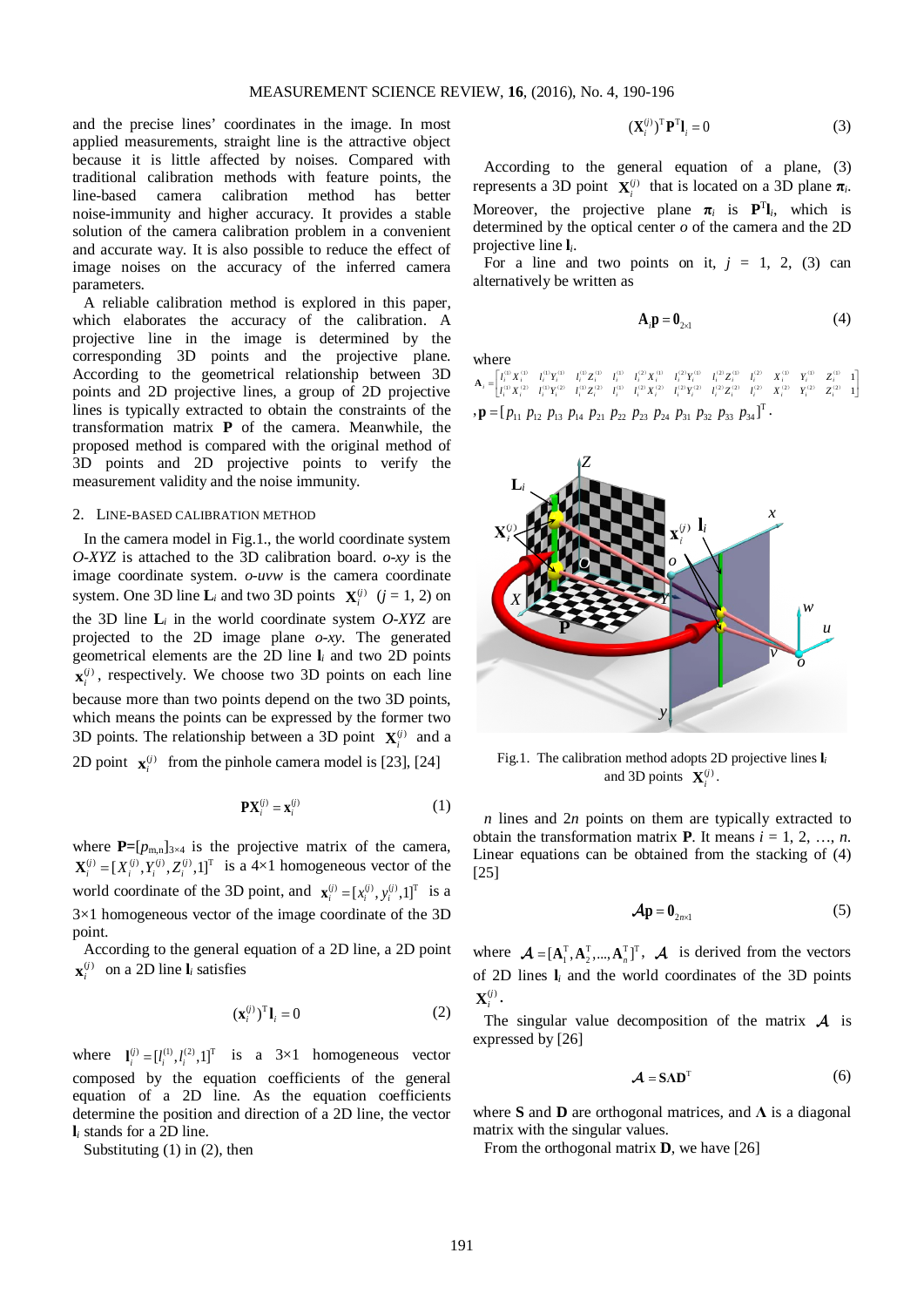$$
\mathbf{p} = \mathbf{d}^* \tag{7}
$$

where **d**\* is the column vector in the orthogonal matrix **D** related to the smallest singular value in **Λ**. The block diagram of the calibration method is shown in Fig.2.



Fig.2. The block diagram of the calibration method using lines and points.

#### 3. EXPERIMENTS AND DISCUSSIONS

According to the analysis above, the transformation matrix **P** can be generated from 2*n* 3D points  $X_i^{(j)}$  and *n* 2D projective lines **l***i*. The original images of a 3D calibration board are shown in Fig.3. The dimension of the 3D calibration board is 500 mm×500 mm×500 mm. 8×8 squares with the dimension of 60 mm $\times$ 60 mm cover the three planes of the calibration board, respectively.



Fig.3. a), b), c), d) are four original images of the calibration board. The views of the camera and the illuminating conditions are different in the four images.

The Hough transform is adopted to extract the precise coordinates of the 2D projective lines [27]. The method aims to find lines within a parameter space of lines by a voting procedure. From the voting procedure, parameter candidates are obtained as local maximal value that is constructed by the Hough transform. The extraction results of the lines on the calibration board are illustrated in Fig.4.a) - Fig.4.d). It is obvious that the lines are recognized by the Hough transform exactly.



Fig.4. Line recognition results on the three planes of the calibration board. a) the recognized lines of Fig.3.a), b) the recognized lines of Fig.3.b), c) the recognized lines of Fig.3.c), d) the recognized lines of Fig.3.d).

The proposed method is compared with the original method of 3D points and 2D projective points to verify the measurement validity and noise immunity. First, the above transformation matrix **P**<sup>l</sup> of the proposed method is experimentally obtained from (7). The transformation matrix of the original method is denoted by  $P_p$ . Then the 3D point  $\mathbf{X}_k$  is reprojected to the 2D image by [28]

$$
\mathbf{x}_{ik} = \mathbf{P}_l \mathbf{X}_k \tag{8}
$$

$$
\mathbf{x}_{pk} = \mathbf{P}_p \mathbf{X}_k \tag{9}
$$

where  $\mathbf{x}_{lk}$ ,  $\mathbf{x}_{pk}$  are the projective coordinates of the 3D point  $X_k$  by the line-based method and point-based method, respectively.

The projective lines coordinates  $I_{li}$ ,  $I_{pi}$  are generated from the projective coordinates  $\mathbf{x}_{lk}$ ,  $\mathbf{x}_{pk}$  and the least square method. We define the errors of the two methods by [28]

$$
\Delta \mathbf{l}_{li} = \left\| \mathbf{l}_{li} - \mathbf{l}_{i} \right\| \tag{10}
$$

$$
\Delta \mathbf{l}_{\mathrm{p}i} = \left\| \mathbf{l}_{\mathrm{p}i} - \mathbf{l}_i \right\| \tag{11}
$$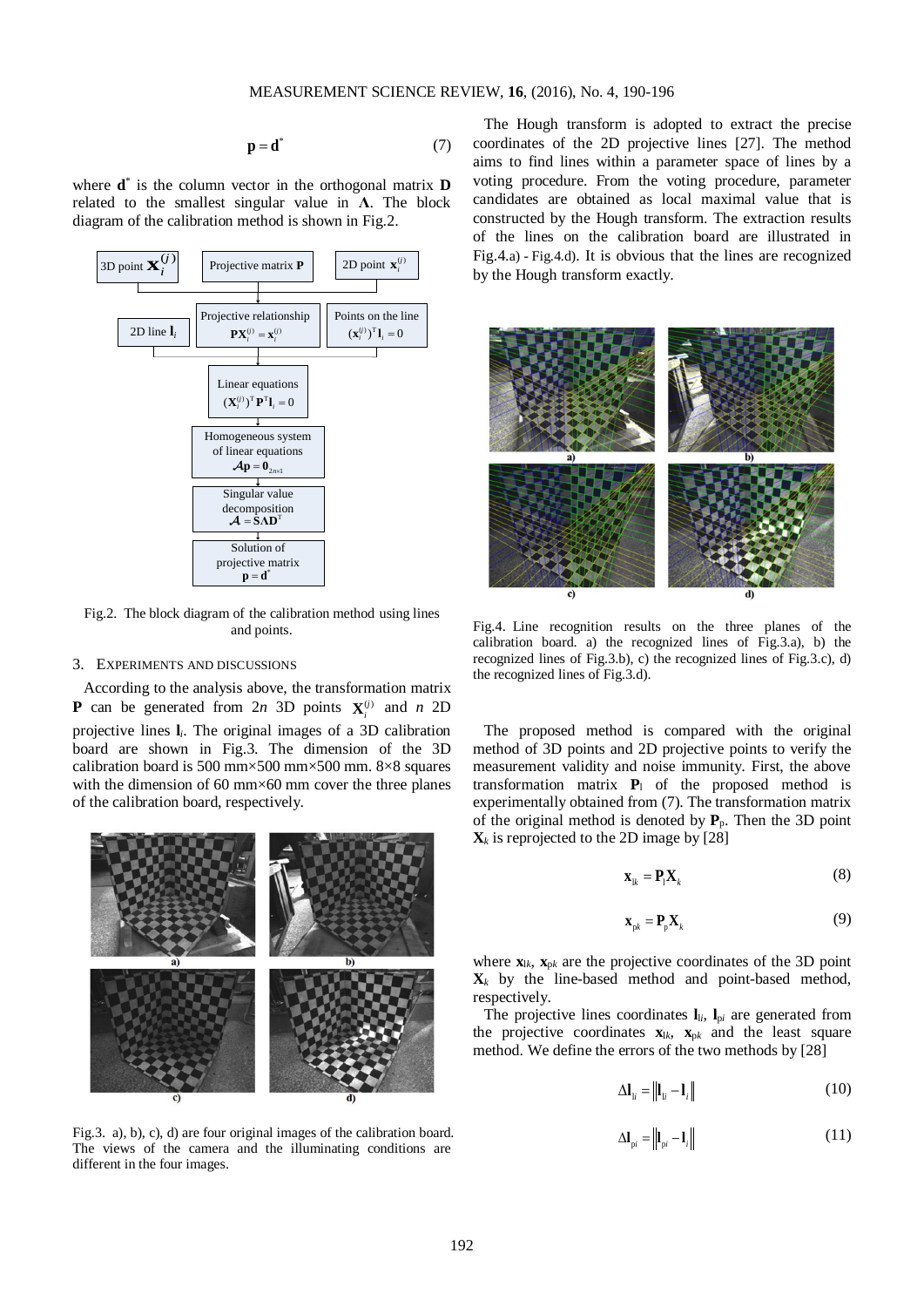We carry out experiments on the 512×384 images to compare the calibration precision of the point-based calibration and the line-based calibration. The accuracy in the calibration is evaluated by the difference between the 2D projective lines  $I_{li}$ ,  $I_{pi}$  and the 2D lines  $I_i$  extracted by the Hough transform. 48 lines are adopted to the calibration. The projective lines  $\mathbf{l}_{li}$ ,  $\mathbf{l}_{pi}$  are obtained by transformation matrices  $P_p$  and  $P_l$ . The experimental errors using the methods are shown in Fig.5.



Fig.5. The root-mean-square errors of the projective lines adopting the point-based calibration method and the line-based calibration method. a) the errors of Fig.3.a), b) the errors of Fig.3.b), c) the errors of Fig.3c), d) the errors of Fig.3.d).

Table 1. Results of mean values of root-mean-square errors.

|       | Mean values of root-mean-square errors |                     |  |
|-------|----------------------------------------|---------------------|--|
| Image | <b>Point-based method</b>              | Line-based method   |  |
| a     | $8.10\times10^{-4}$                    | $7.69\times10^{-4}$ |  |
|       | $1.29\times10^{-2}$                    | $6.98\times10^{-4}$ |  |
| c     | $2.58 \times 10^{-2}$                  | $2.29\times10^{-4}$ |  |
|       | $8.12\times10^{-3}$                    | $1.09\times10^{-3}$ |  |

Table 2. Results of averages of measurement errors.

| Image         |               | <b>Averages of measurement errors</b> |                       |  |
|---------------|---------------|---------------------------------------|-----------------------|--|
|               |               | <b>Point-based</b>                    | <b>Line-based</b>     |  |
|               |               | method                                | method                |  |
| a             | $x$ direction | $2.05 \times 10^{-4}$                 | $1.86 \times 10^{-4}$ |  |
|               | $y$ direction | $1.10\times10^{-3}$                   | $1.05 \times 10^{-3}$ |  |
| h             | $x$ direction | $1.63 \times 10^{-3}$                 | $2.04 \times 10^{-4}$ |  |
|               | $y$ direction | $1.81\times10^{-2}$                   | $9.48 \times 10^{-4}$ |  |
| $\mathcal{C}$ | $x$ direction | $5.21 \times 10^{-3}$                 | $8.75 \times 10^{-5}$ |  |
|               | y direction   | $3.60 \times 10^{-2}$                 | $2.99 \times 10^{-4}$ |  |
| d             | $x$ direction | $1.64 \times 10^{-3}$                 | $2.54 \times 10^{-4}$ |  |
|               | $y$ direction | $1.13\times10^{-2}$                   | $1.49\times10^{-3}$   |  |

In order to show the experimental results more clearly, we analyze the logarithms of the root-mean-square errors in the *x*, *y* directions for different serial numbers of the projective lines. We obtain 48 groups of errors with the two methods for each position of the camera, respectively. The results are compared in Table 1. and Table 2.

The mean values of root-mean-square errors using point-based method in Fig.5.a) – Fig.5.d) are  $8.10 \times 10^{-4}$ ,  $1.29 \times 10^{-2}$ ,  $2.58 \times 10^{-2}$ , and  $8.12 \times 10^{-3}$ , respectively. While the mean values using the proposed method are  $7.69 \times 10^{-4}$ , 6.98 $\times$ 10<sup>-4</sup>, 2.29 $\times$ 10<sup>-4</sup>, and 1.09 $\times$ 10<sup>-3</sup>, respectively. On the other hand, the averages of the measurement errors in the *x* direction using the original method are  $2.05 \times 10^{-4}$ ,  $1.63 \times 10^{-3}$ ,  $5.21 \times 10^{-3}$ , and  $1.64 \times 10^{-3}$ , respectively. The averages in the *y* direction are  $1.10\times10^{-3}$ ,  $1.81\times10^{-2}$ ,  $3.60\times10^{-2}$ , and  $1.13\times10^{-2}$ , respectively. The averages in the direction *x* using the proposed method are  $1.86 \times 10^{-4}$ ,  $2.04 \times 10^{-4}$ ,  $8.75 \times 10^{-5}$ , and  $2.54 \times 10^{-4}$ , respectively. The averages in the direction *y* are  $1.05 \times 10^{-3}$ ,  $9.48 \times 10^{-4}$ ,  $2.99 \times 10^{-4}$ , and  $1.49 \times 10^{-3}$ , respectively. It indicates that the measurement errors in two directions using the method with the constraint of 2D projective lines and 3D world points have higher accuracy than the original method.



Fig.6. Line recognition results of Fig.3.a) - d) with noises. a) the noise is 0.0005, b) the noise is 0.005, c) the noise is 0.001, d) the noise is 0.02, e) the noise is 0.01.

Five levels of Gaussian noises are added to the original images to analyze the influence of the noise on the experiment results of the point-based calibration and the line-based calibration. Based on two calibration methods, we reproject 48 lines that are derived from three planes of the 3D calibration board. The number of 2D projective lines varies from 8 to 48 with an interval of 8 in the experiments. The line extraction results are shown in Fig.6., in which the variances of the noises are 0.0005, 0.005, 0.001, 0.02, and 0.01, respectively. The relationship between the noise level, the number of lines and the average errors using the point-based calibration and the line-based calibration are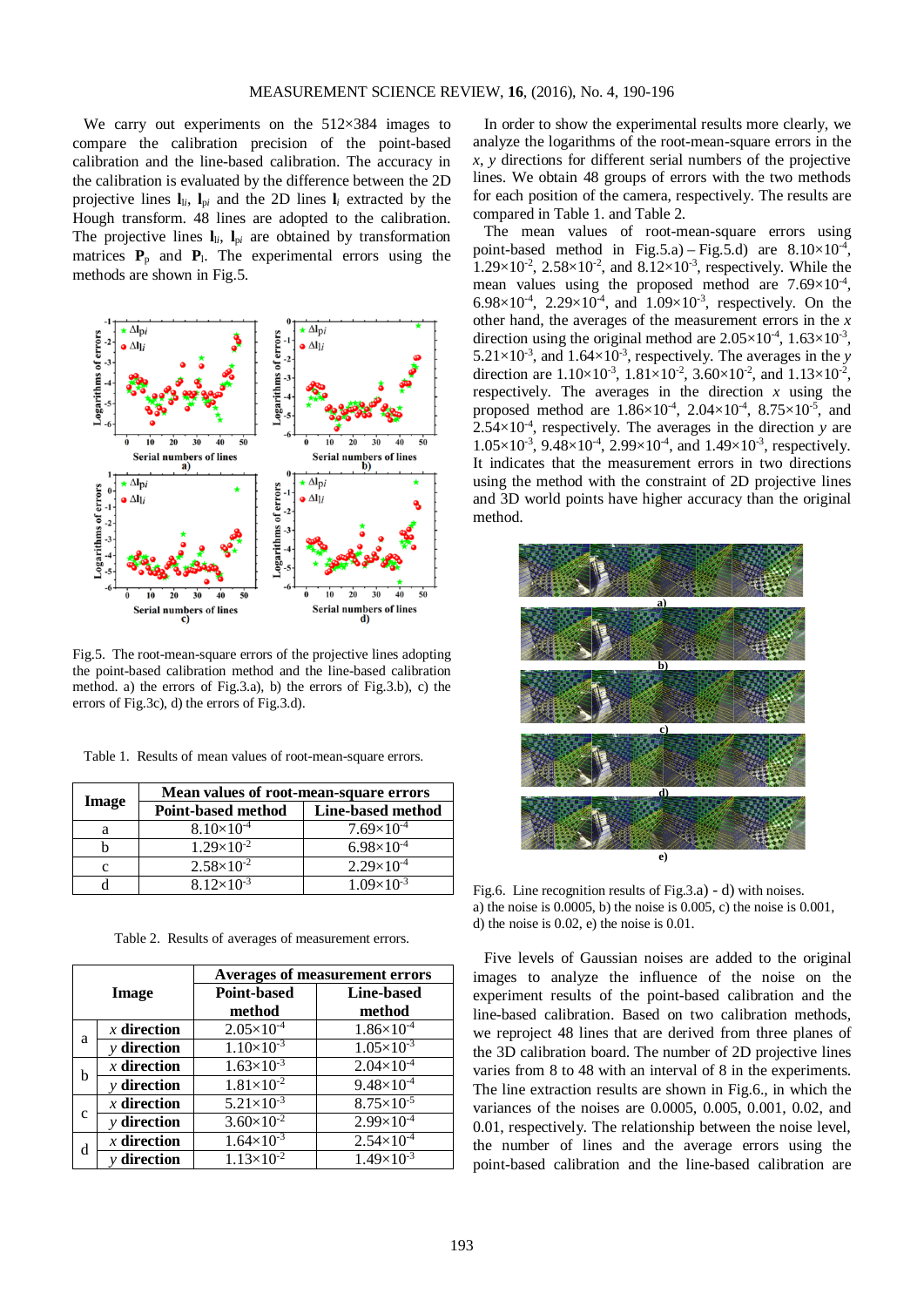illustrated in Fig.7. The average errors are identified by the [root-mean-square](http://dict.youdao.com/w/root-mean-square/) errors of the adopted lines. In order to observe the noise data more conveniently, Gaussian noise and average errors are shown by the denary logarithm. In Fig.7.a) – Fig.7.d), average logarithmic errors of both calibration methods decrease when Gaussian noise is on the decline. In the direction of the lines' number, the average logarithmic errors of these two calibration methods gradually diminish when the number of adopted lines in the experiment increases from 8 to 48. It indicates that the calibration is more accurate with the increasing lines' number and decreasing noises. Moreover, it is obvious that the average errors generated from the proposed method are smaller than the point-based calibration method.

The results are compared in Table 3. and Table 4. The [variances](http://dict.youdao.com/w/variance/) of average errors using the proposed method in four images are  $1.70 \times 10^{-5}$ ,  $1.39 \times 10^{-4}$ ,  $1.13 \times 10^{-4}$ , and  $4.06 \times 10^{-4}$ , respectively. The [variances](http://dict.youdao.com/w/variance/) of the original method are  $9.07 \times 10^4$ ,  $1.41 \times 10^{-3}$ ,  $5.90 \times 10^4$ , and  $5.10 \times 10^{-3}$ , respectively. As for the entire data using the proposed method, the smallest average errors in the images are 8.10×10<sup>-4</sup>, 1.70×10<sup>-3</sup>, 6.93×10<sup>-4</sup>, and 2.60×10<sup>-3</sup>, respectively. The biggest average errors are  $2.14 \times 10^{-2}$ ,  $6.07 \times 10^{-2}$ ,  $5.29 \times 10^{-2}$ , and  $8.27 \times 10^{-2}$  under the noise level of -3.301 and 48 projective lines. For the results using the original method, the smallest average errors are  $1.90 \times 10^{-3}$ ,  $2.09 \times 10^{-2}$ ,  $1.42 \times 10^{-2}$ , and  $2.10 \times 10^{-2}$ , respectively. The biggest average errors are  $1.34 \times 10^{-1}$ ,  $1.42 \times 10^{-1}$ ,  $9.88 \times 10^{-2}$ , and  $3.17 \times 10^{-1}$ , respectively. The distributions of the errors show that the line-based calibration method is more stable for the noises than the original method.

Table 3. Results of variances of average errors.

| Image | Variances of average errors |                     |
|-------|-----------------------------|---------------------|
|       | <b>Point-based method</b>   | Line-based method   |
| a     | $9.07\times10^{-4}$         | $1.70\times10^{-5}$ |
|       | $1.41\times10^{-3}$         | $1.39\times10^{-4}$ |
| с     | $5.90\times10^{-4}$         | $1.13\times10^{-4}$ |
|       | $5.10\times10^{-3}$         | $4.06\times10^{-4}$ |

Table 4. Results of average errors under the noise of -3.301.

| Image        |                        | <b>Average errors</b> |                                  |
|--------------|------------------------|-----------------------|----------------------------------|
|              |                        | <b>Point-based</b>    | Line-based                       |
|              |                        | method                | method                           |
| a            | <b>Smallest errors</b> | $1.90 \times 10^{-3}$ | $8.10\times10^{-4}$              |
|              | <b>Biggest errors</b>  | $1.34\times10^{-1}$   | $2.14 \times 10^{-2}$            |
| b            | <b>Smallest errors</b> | $2.09\times10^{-2}$   | $1.70 \times 10^{-3}$            |
|              | <b>Biggest errors</b>  | $1.42 \times 10^{-1}$ | $6.07 \times 10^{-2}$            |
| $\mathbf{C}$ | <b>Smallest errors</b> | $1.42\times10^{-2}$   | $6.93\times10^{-4}$              |
|              | <b>Biggest errors</b>  | $9.88 \times 10^{-2}$ | $5.29 \times 10^{-2}$            |
| d            | <b>Smallest errors</b> | $2.10\times10^{-2}$   | $2.60 \times \overline{10^{-3}}$ |
|              | <b>Biggest errors</b>  | $3.17 \times 10^{-1}$ | $8.27 \times 10^{-2}$            |



Fig.7. Average logarithmic errors related to the logarithms of noises and the number of lines in the point-based and line-based calibrations. a) - d) correspond to the results of Fig.3. and Fig.6.

#### 4. CONCLUSIONS

In this work, we proposed an accurate method using the constraint of 2D line features and 3D world points for the camera calibration. We illustrate a calibration model considering the [geometrical](http://dict.youdao.com/w/geometrical/) [relationship](http://dict.youdao.com/w/relationship/) among 3D points, 2D image plane and 2D projective lines. The transformation matrix of the camera can be solved by the singular value decomposition through the known coordinates of the 3D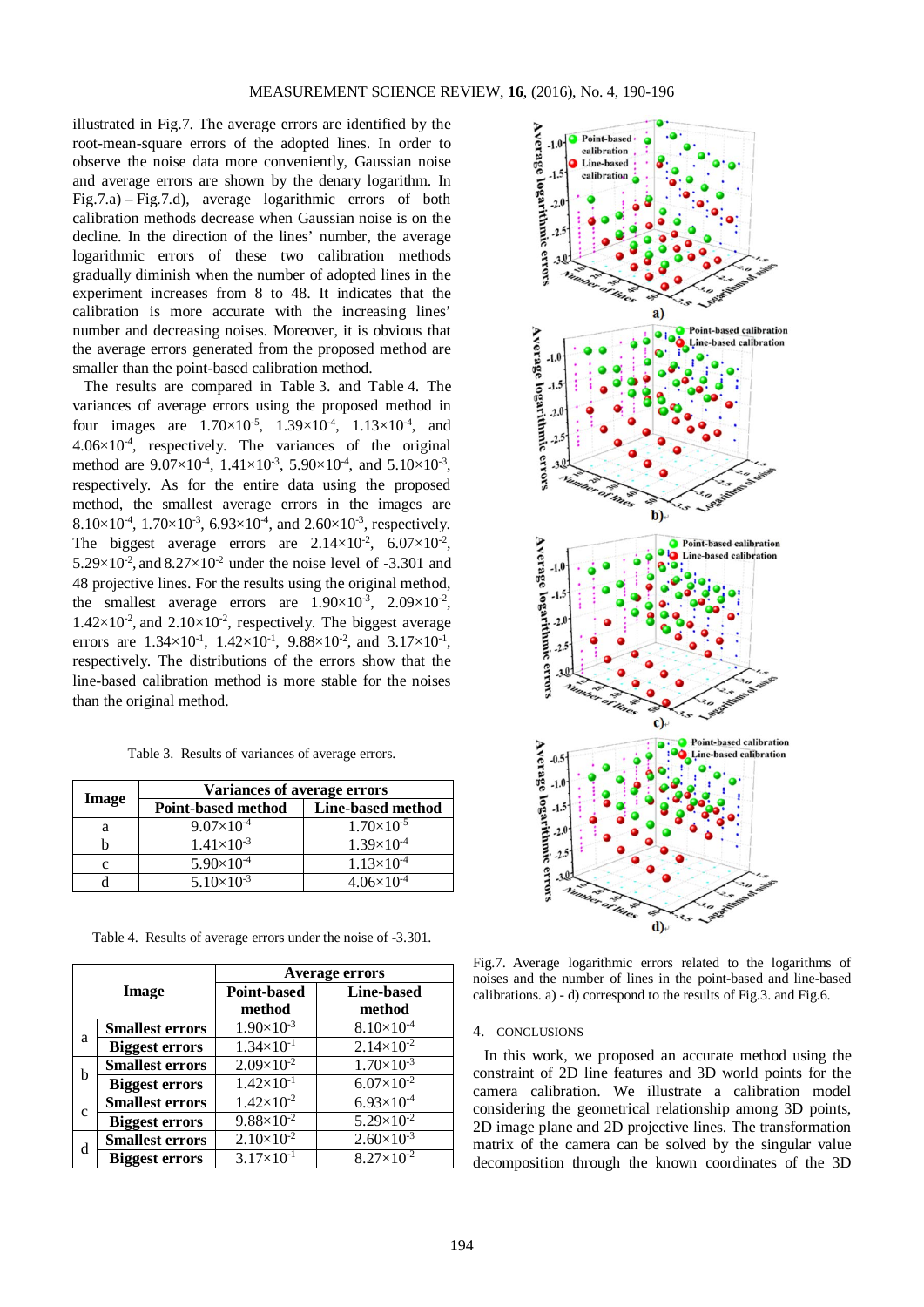points and the coordinates of the projective lines extracted by the Hough transform. Furthermore, the experiments are conducted to compare the calibration precision and the noise immunity between the line-based calibration and the point-based calibration. We analyze the logarithms of the root-mean-square errors in the *x*, *y* directions for different projective lines. The mean values of the root-mean-square errors using the proposed method are  $7.69\times10^{-4}$ ,  $6.98\times10^{-4}$ ,  $2.29 \times 10^{-4}$ , and  $1.09 \times 10^{-3}$ . We also observe that the average logarithmic errors vary with the group number of the projective lines and different Gaussian noises. The [variances](http://dict.youdao.com/w/variance/) of average errors using the proposed method are  $1.70\times10^{-5}$ ,  $1.39\times10^{-4}$ ,  $1.13\times10^{-4}$ , and  $4.06\times10^{-4}$ , which are smaller than the original method. The smallest average errors using the proposed method are  $8.10\times10^{-4}$ ,  $1.70\times10^{-3}$ ,  $6.93\times10^{-4}$ , and  $2.60\times10^{-3}$  in the images, respectively. The experiments demonstrate that the line-based calibration is able to improve the accuracy and robustness of the camera calibration in vision measurement. The 3D calibration board has the advantages of high precision and simple relationship between 3D points and 2D points. Therefore, we choose 3D calibration board and model the calibration process. However, the 3D calibration board is difficult to be made and preserved. In future work, 2D or 1D based methods considering line features are the directions for further development.

### ACKNOWLEDGMENT

We gratefully acknowledge the supports of National Natural Science Foundation of China under Grant No. 51205164, Grant No. 51478204, Natural Science Foundation of Jilin Province under Grant No. 20150101027JC, and Jilin Province Science Foundation for Youths under Grant No. 20130522154JH.

## **REFERENCES**

- [1] Frollo, I., Krafčík, A., Andris, P., Přibil, J., Dermek, T. (2015). Circular samples as objects for magnetic resonance imaging-mathematical simulation, experimental results. *Measurement Science Review*, 15 (6), 313-318.
- [2] Zhang, Y.P., Zimin, L.G., Ji, J., Ikezawa, S., Ueda, T. (2012). Real scene capturing using spherical single-element lens camera and improved restoration algorithm for radially variant blur. *Optics Express*, 20 (25), 27569-27588.
- [3] Zhang, Q.S., Kamata, S. (2013). Improved color barycenter model and its separation for road sign detection. *IEICE Transactions on Information and Systems*, 96 (12), 2839-2849.
- [4] Glowacz, A., Glowacz, A., Glowacz, Z. (2015). Recognition of monochrome thermal images of synchronous motor with the application of skeletonization and glassifier based on words. *Archives of Metallurgy and Materials*, 60 (1), 27-32.
- [5] Huang, L., Zhang, Q.C., Asundi, A. (2013). Camera calibration with active phase target: Improvement on feature detection and optimization. *Optics Letters*, 38 (9), 1446-1448.
- [6] Glowacz, A., Glowacz, A., Glowacz, Z. (2015). Recognition of thermal images of direct current motor with application of area perimeter vector and Bayes classifier. *Measurement Science Review*, 15 (3), 119-126.
- [7] Cui, J.S., Huo, J., Yang, M. (2015). The circular mark projection error compensation in camera calibration. *Optik*, 126 (20), 2458-2463.
- [8] Hong, Y.Z., Ren, G.Q., Liu, E.H. (2015). Non-iterative method for camera calibration. *Optics Express*, 23 (18), 23992-24003.
- [9] Harding, K. (2008). Industrial metrology: Engineering precision. *Nature Photonics*, 2 (11), 667-669.
- [10] Murawski, K. (2015). New vision sensor to measure and monitor gas pressure. *Acta Physica Polonica A*, 128 (1), 6-9.
- [11] Kim, J.H., Koo, B.K. (2013). Linear stratified approach using full geometric constraints for 3D scene reconstruction and camera calibration. *Optics Express*, 21 (4), 4456-4474.
- [12] Huang, L., Kemao, Q., Pan, B., Asundi, A.K. (2010). Comparison of Fourier transform, windowed Fourier transform, and wavelet transform methods for phase extraction from a single fringe pattern in fringe projection profilometry. *Optics and Lasers in Engineering*, 48 (2), 141-148.
- [13] Zhang, Z.Y. (2000). A flexible new technique for camera calibration. *IEEE Transactions on Pattern Analysis and Machine Intelligence*, 22 (11), 1330-1334.
- [14] Zhang, Z.Y. (2004). Camera calibration with one-dimensional objects. *IEEE Transactions on Pattern Analysis and Machine Intelligence,* 26 (7), 892-899.
- [15] Ma, W.H., Dong, T., Tian, H., Ni, J.P. (2014). Line-scan CCD camera calibration in 2D coordinate measurement. *Optik*, 125 (17), 4795-4798.
- [16] Vo, M., Wang, Z.Y., Hoang, T., Nguyen, D. (2010). Flexible calibration technique for fringe-projection-based three-dimensional imaging. *Optics Letters*, 35 (19), 3192-3194.
- [17] Duan, H.X., Wu, Y.H. (2012). A calibration method for paracatadioptric camera from sphere images. *Pattern Recognition Letters*, 33 (6), 677-684.
- [18] Ying, X.H., Zha, H.B. (2008). Identical projective geometric properties of central catadioptric line images and sphere images with applications to calibration. *International Journal of Computer Vision*, 78 (1), 89-105.